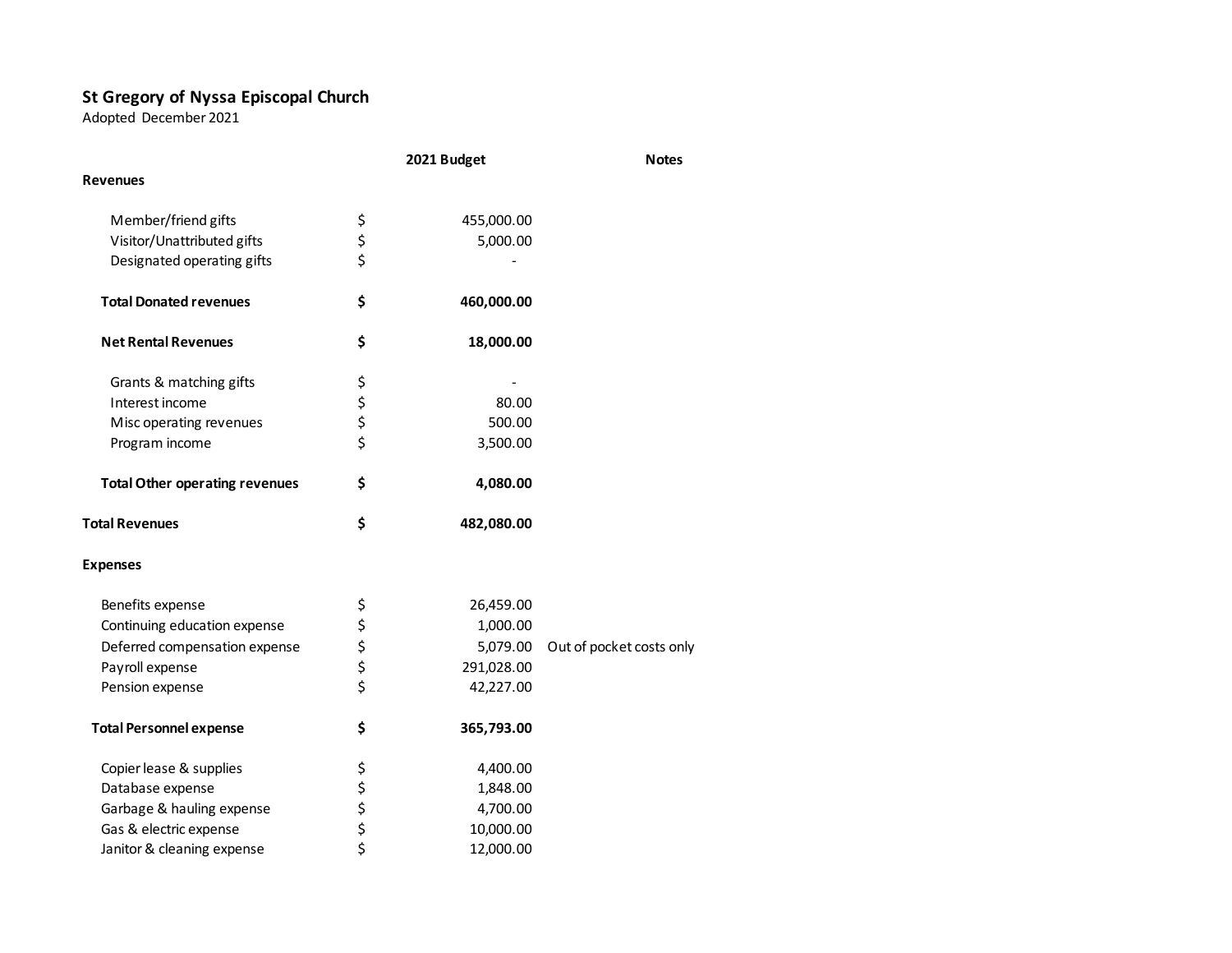| Maintenance & repairs expense                   | \$          | 5,000.00  |
|-------------------------------------------------|-------------|-----------|
| Pest control expense                            |             | 300.00    |
| Security expense                                | \$ \$ \$ \$ | 4,000.00  |
| Telephone expense                               |             | 4,000.00  |
| Water expense                                   |             | 2,300.00  |
| <b>Total Occupancy expense</b>                  | \$          | 48,548.00 |
| <b>Education program</b>                        | \$          | 2,500.00  |
| Fellowship program                              |             | 250.00    |
| FOG Camp expense                                |             | 2,500.00  |
| Membership program                              |             | 500.00    |
| Outreach program                                | ぐうさか        | 250.00    |
| Pastoral program                                |             | 250.00    |
| Stewardship program                             |             |           |
| Vocations expense                               |             |           |
| <b>Total Program expense</b>                    | \$          | 6,250.00  |
| Advent Christmas Epiphany expense               | \$          | 1,500.00  |
| <b>Building supplies</b>                        |             | 2,000.00  |
| Hospitality expense                             | ぐうさくさい      | 1,000.00  |
| IT support                                      |             | 1,500.00  |
| Lent Holy Week Pentecost expense                |             | 3,000.00  |
| Liturgy expense                                 |             | 3,500.00  |
| Office supplies                                 |             | 1,300.00  |
| Planning expense                                |             |           |
| Staff expense                                   |             | 1,000.00  |
| Vestry expense                                  |             | 500.00    |
| <b>Total Supplies &amp; Incidental Expenses</b> | \$          | 15,300.00 |
| Assessment                                      | \$          | 71,672.00 |
| Deanery Assessment                              | \$          | 720.00    |
| <b>Total Diocesan Support</b>                   | \$          | 72,392.00 |
| Finance accounting audit tax                    | \$          | 2,400.00  |